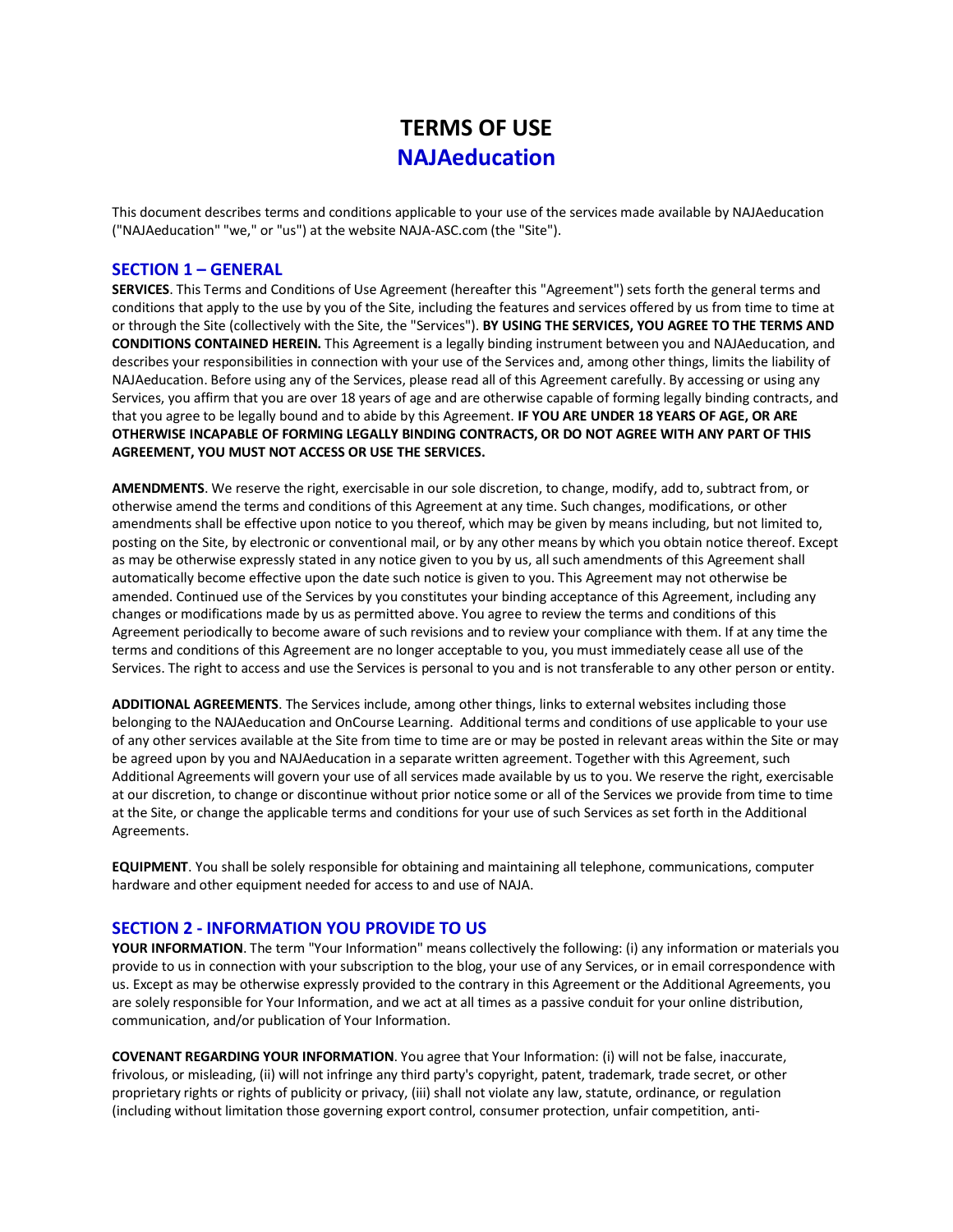discrimination, or false advertising), (iv) will not be defamatory, trade libelous, unlawfully threatening, unlawfully harassing, or obscene, (v) will not contain any computer viruses, worms, Trojan horses, time bombs, or other computer programs, scripts, or instructions that are intended to damage or detrimentally interfere with the operation or use of the Services, or to intercept or expropriate any proprietary computer system information or other confidential data or personal information relating to or arising out of the access or use of the Services, (vi) will not create any liability for NAJAeducation or cause NAJAeducation to lose (in whole or in part) the services of its internet service providers or other suppliers and business affiliates, (vii) will not contain any links to or from other information or websites for which you do not have the right to make or reproduce such links, and (vii) will not solicit or involve the purchase or sale of counterfeit, stolen or illegal items, or solicit or commit any fraudulent transaction or other form of criminal activity.

**UPDATED INFORMATION**. If you are a registered user of the Site, you agree to promptly update your contact information in order to keep it current, complete, and accurate.

#### **SECTION 3 - USE OF CONTENT**

**COPYRIGHT**. You acknowledge that the Services may contain information, text, software, photographs, graphics, links and other material (collectively, the "Content") that are protected by copyright, trademark or other proprietary rights of NAJAeducation or third parties. All Content used or made available through the Services is copyrighted as a collective work and/or compilation of NAJAeducation pursuant to applicable copyright law. NAJAeducation owns a copyright in the selection, coordination, arrangement and enhancement of such Content, as well as in the content original to NAJAeducation. You agree to comply with any additional copyright notices, information, or restrictions contained in any Content available on or accessed through the Services. NAJAeducation does not grant permission to users of its Services to reproduce images of original works of art.

**LIMITED LICENSE**. Subject to your compliance with the terms and conditions of this Agreement (including without limitation the restrictive terms and conditions set forth in this Section 3), and except to the extent otherwise expressly provided in an Additional Agreement between you and NAJAeducation, you are granted a limited non-exclusive, nontransferable, non-sub-licensable, and revocable license to access the Services and/or Content only for your own personal or business use but not for re-distribution or publication in any form.

You acknowledge that all text and software code included with this product are provided for your personal use. In no case shall you re-publish any data, text and/or photos without express written permission of NAJAeducation and the owner of any database included in the services. You acknowledge that you are not permitted to sell or otherwise dispose the software and that no rights granted hereunder may be assigned or sublicensed by Licensee, any assignment or sublicense being void.

You may not modify, publish, transmit, transfer or sell, resell, reproduce, create derivative works from, distribute, perform, display, or in any way exploit or commercially use any of the Services and/or Content, in whole or in part, except as expressly permitted in this Agreement or in an Additional Agreement between you and NAJAeducation. You acknowledge that you do not acquire any ownership rights by accessing or downloading copyrighted materials. You shall not store electronically any portion of any Services and/or Content. You may not collect and use e-mail addresses of other users of the Site or other user account information, listings, or perform any form of data extraction or data mining whatsoever. You are responsible for complying with all applicable laws, rules, and regulations regarding your use of any such downloaded Content. NAJAeducation reserves all rights in the Content and Services not expressly granted hereunder.

**TRADEMARKS**. NAJAeducation and NAJA-ASC.com are trademarks and service marks of NAJAeducation, Inc. ALL RIGHTS RESERVED. All other trademarks, service marks, product names and company names or logos appearing on the Site are the property of their respective owners. Any use of such trademarks, service marks, product names and company names or logos, including the reproduction, modification, distribution or republication without the prior written permission of the owner of same, is strictly prohibited.

**BENEFICIARIES**. The foregoing provisions of this Section 3 are for the benefit of NAJAeducation, its subsidiaries, affiliates and its third-party content providers and licensors and each shall have the right to assert and enforce such provisions directly or on its own behalf.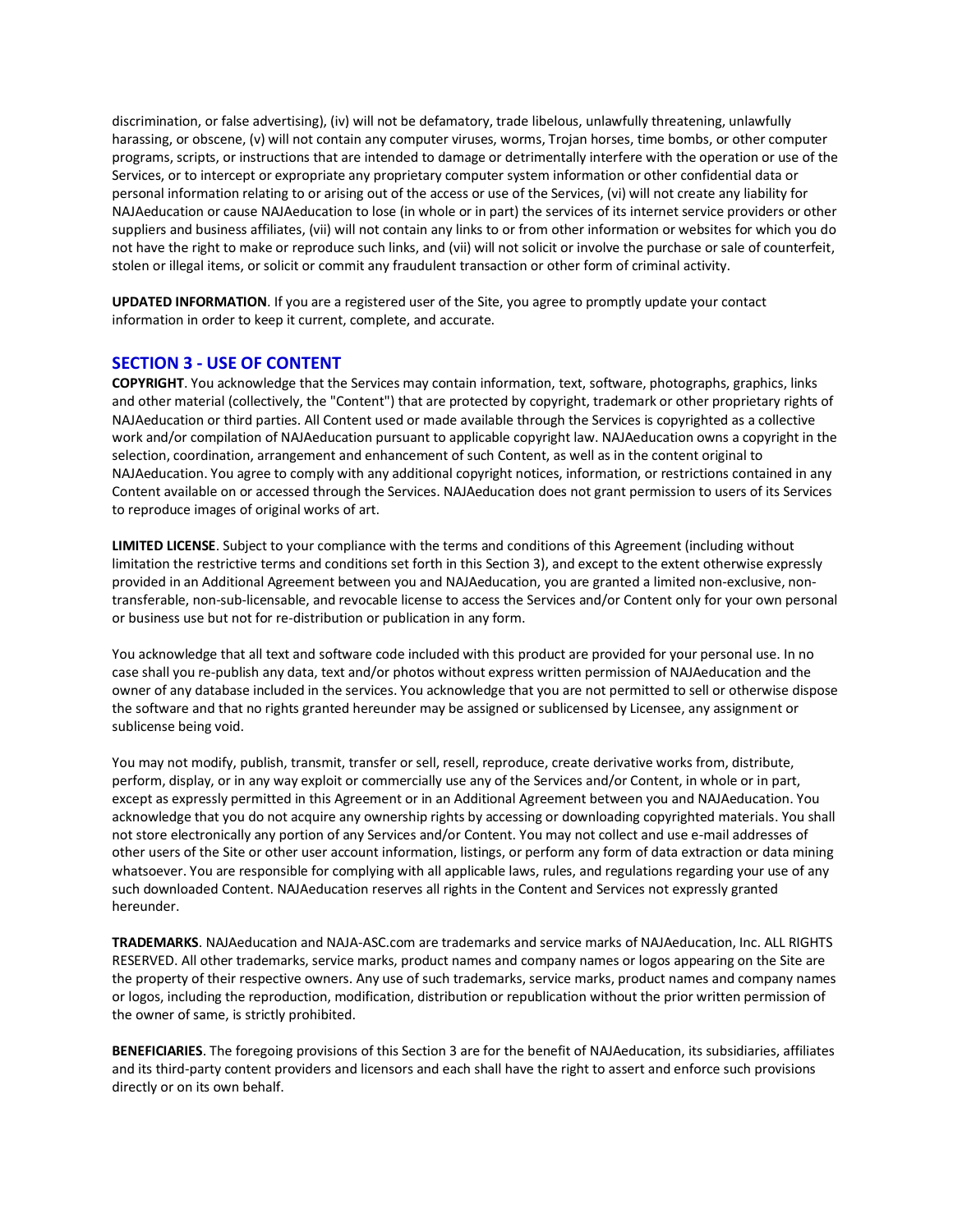## **SECTION 4 - SITE ACCESS; INTERFERENCE WITH SERVICES; MONITORING; COMPLIANCE WITH LAWS**

**SITE ACCESS**. We do not guarantee continuous, uninterrupted, or secure access to the Services, and operation of the Site may be interfered with by numerous factors outside of our control.

**NO INTERFERENCE**. You agree that you will not use any robot, spider, other automatic device, or manual process to monitor or copy our web pages or the content contained herein without our prior expressed written permission. You agree that you will not use any device, software, or routine to interfere or attempt to interfere with the proper working of the Site or the Services, or any transaction being conducted on or through the Site or Services. You agree that you will not take any action that imposes an unreasonable or disproportionately large load on the server infrastructure of the Site.

**FRAUDULENT ACTIVITY**. You may not register to use any Services under a false name, or use an invalid or unauthorized credit card in connection with any Services. You may not impersonate any other user of the Services, or make use of another user's password(s). Such fraudulent conduct is a violation of federal and state laws. Fraudulent conduct may be reported by us to law enforcement authorities, and we will cooperate with such authorities to ensure that violators are prosecuted to the fullest extent of the law.

**MONITORING**. You agree that NAJAeducation has the right, but not the obligation, to monitor any form of user activity and/or Content linked to or from or otherwise associated with the Services. We may investigate any reported violation of our Agreement, Additional Agreements or Site policies, and any user or other third-party complaints relating thereto. We may take any action that we deem appropriate in connection with any such investigation without notice (including without limitation issuing warnings, suspending or terminating Services and/or denying Site access).

**COMPLIANCE WITH LAWS**. The Services may be used only for lawful purposes and in a lawful manner. You agree to comply with all applicable laws, statutes and regulations regarding use of the Services and any transactions that may be conducted by means of the Services.

#### **SECTION 5 - BREACH**

Without limiting other remedies, we may immediately issue a warning, temporarily suspend, indefinitely suspend or terminate and/or refuse to provide the Services to you: (i) if you breach this Agreement or any of the Additional Agreements it incorporates by reference or which you have separately entered into with NAJAeducation; (ii) if we are unable to verify or authenticate any information you provide to us; or (iii) if we believe that your actions may cause legal liability for you, us, or our other users, or other third party business affiliates.

#### **SECTION 6 - INDEMNITY**

You agree to indemnify, defend, and hold NAJAeducation and its affiliates, and their respective officers, directors, owners, agents, information providers, and licensors (collectively, the "Company Parties") harmless from and against any and all claims, liability, losses, costs, and expenses (including attorneys' fees) incurred by any Company Party in connection with any use or alleged use of the Service under your password by any person, whether or not authorized by you. NAJAeducation reserves the right, at its own expense, to assume the exclusive defense and control of any matter otherwise subject to indemnification by you, and in such case, you agree to cooperate with NAJAeducation' defense of such claim.

#### **SECTION 7 - TERMINATION OF OR CHANGE IN THE SERVICES**

NAJAeducation shall not be liable to you or to any third party for any of the direct or indirect consequences of any modification, malfunction, suspension, discontinuance of or interruption to or of any of the Services. NAJAeducation reserves the right, in its sole discretion, to restrict, suspend, or terminate your access to all or any part of the Services at any time for any reason without prior notice or liability. NAJAeducation may change, suspend or discontinue all or any aspect of the Services at any time, including the availability of any feature, database, or Content without prior notice or liability.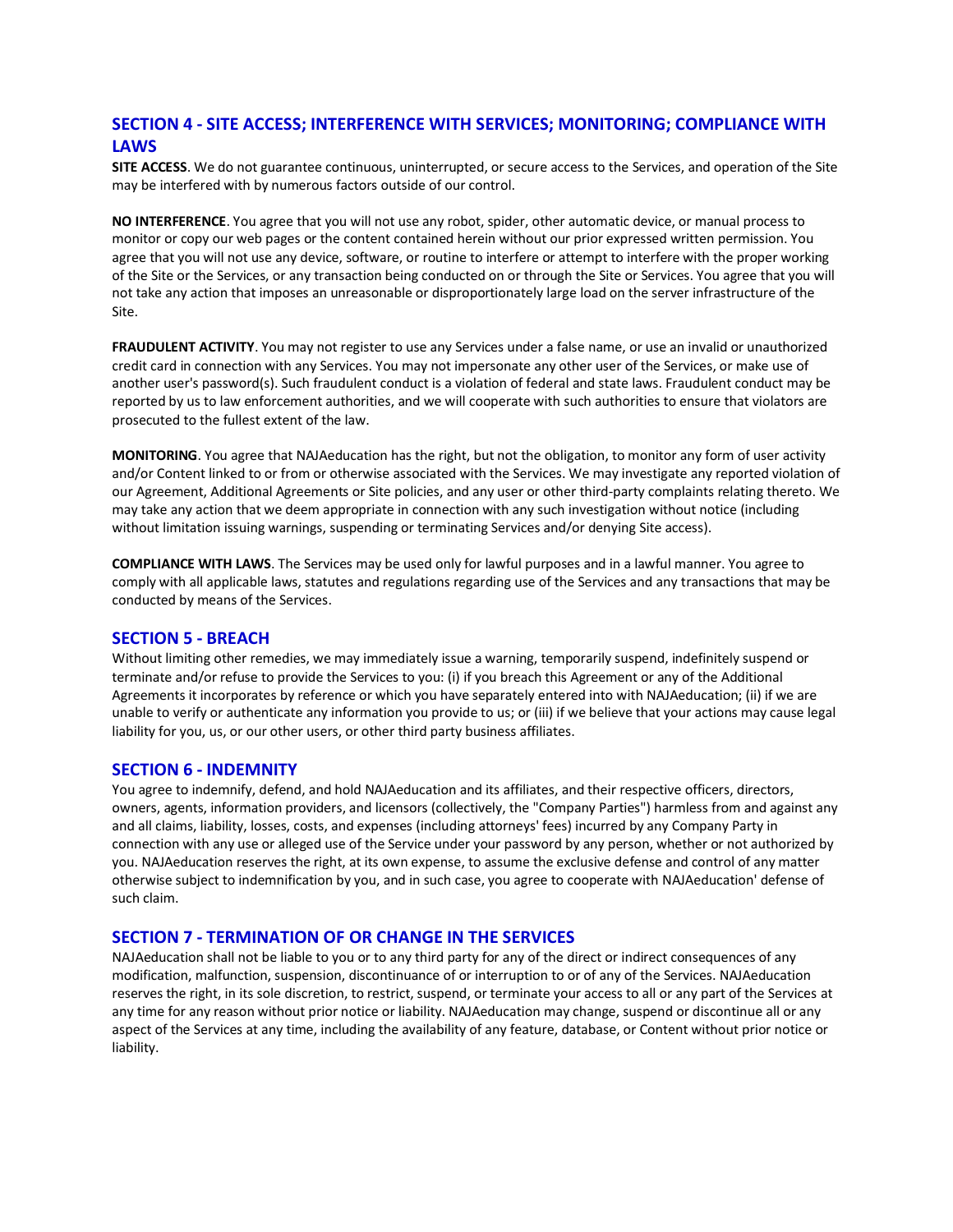#### **SECTION 8 - DISCLAIMER OF WARRANTIES**

Neither NAJAeducation nor any provider of third party content or their respective agents warrants that the site or service will meet your requirements or be uninterrupted, timely, secure or error free; nor does NAJAeducation, any third party content provider, or their respective agents make any warranty as to the results to be obtained from use of the site, services or the content. The services and the content are distributed on an "as is, as available" basis. None of NAJAeducation, third-party content providers, and their respective agents make any warranties of any kind, either express or implied, including, without limitation, warranties of title or implied warranties of merchantability, fitness for a particular purpose or non-infringement, with respect to the site, services, or any content. Neither NAJAeducation nor any third-party content provider warrants that any files available for downloading through the site or services will be free of viruses, similar contamination, or destructive features. You expressly agree that the entire risk as to the quality and performance of the services and the accuracy or completeness of the content is assumed solely by you. Without limiting any provision herein, NAJAeducation makes no warranty that any particular computer system configuration will be compatible with the site. It is your sole responsibility to ensure that your computer system has the appropriate hardware, operating software, and internet browser software versions to achieve the site's full functionality and capabilities. Some states do not allow the disclaimer of implied warranties or limitation on how long an implied warranty lasts, so the above disclaimer or limitation may not apply to you. You may have other rights, which vary from state to state.

### **SECTION 9 - LIMITATION OF LIABILITY**

The limitation of liability contained in this section 9 applies to any damages or injury caused by any failure of performance, error, omission, interruption, deletion, defect, delay in operation or transmission, computer virus, communication line failure, theft or destruction or unauthorized access to, alteration of, or use of record, whether for breach of contract, tortious behavior, negligence, or under any other cause of action. You specifically acknowledge that NAJAeducation is not liable for the defamatory, offensive or illegal conduct of other users or third parties and that the risk of injury from the foregoing rests entirely with you.

Under no circumstances will NAJAeducation or its affiliates, or any of its shareholders, officers, directors, employees or agents be liable for any loss or damage caused by your reliance on information obtained through either the content or the services, or any loss or damage caused by you being exposed to information contained on the site. It is your responsibility to evaluate the accuracy, completeness or usefulness of any information, opinion, advice or other content available through the service.

Neither NAJAeducation, any third-party content provider nor their respective agents shall be liable for any direct, indirect, incidental, special or consequential damages arising out of the use of or inability to access or use the site or services, even if such party has been advised of the possibility of such damages. Some states do not allow exclusion of implied warranties or limitation of liability for incidental or consequential damages, so the above limitations or exclusions may not apply to you. In such states, the liability of NAJAeducation, third party content providers and their respective agents shall be limited to the greatest extent permitted by law.

#### **SECTION 10 - MISCELLANEOUS**

**GOVERNING LAW**. All disputes, claims or controversies arising out of this agreement, or the negotiation, validity or performance of this agreement, or the transactions contemplated hereby shall be governed by and construed in accordance with the laws of the Commonwealth of Virginia without regard to its rules of conflict of laws. Each of the parties hereto hereby irrevocably and unconditionally consents to submit to the sole and exclusive jurisdiction of the courts of the Commonwealth of Virginia and of the United States of America located in Alexandria, Virginia (the "Virginia Courts") for any litigation among the parties hereto arising out of or relating to this Agreement, or the negotiation, validity or performance of this Agreement, waives any objection to the laying of venue of any such litigation in the Virginia Courts and agrees not to plead or claim in any Virginia Court that such litigation brought therein has been brought in any inconvenient forum or that there are indispensable parties to such litigation that are not subject to the jurisdiction of the Virginia Courts.

**HEADINGS**. Section headings in this Agreement are for reference purposes only and in no way define, limit, construe or describe the scope or extent of such section.